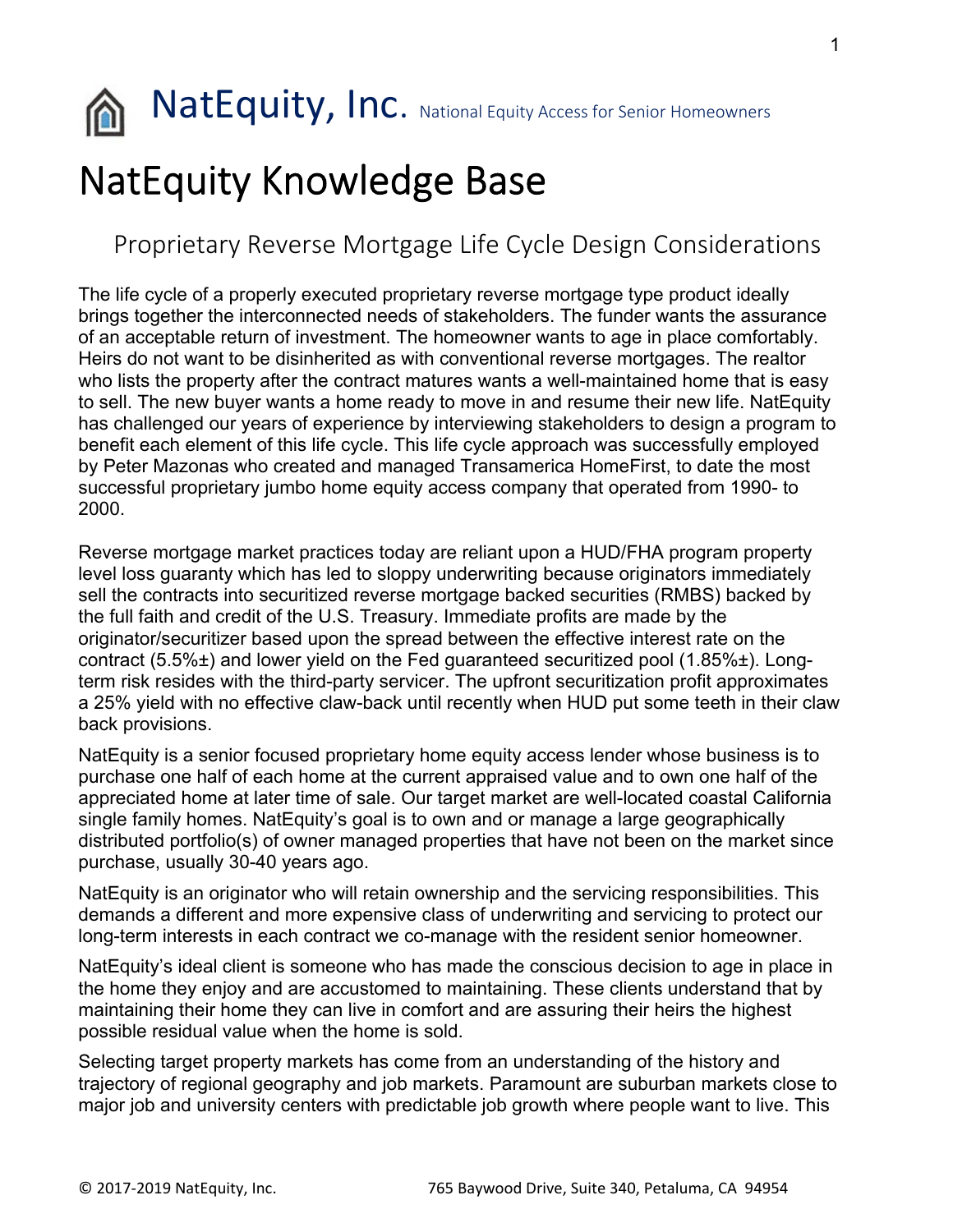means homes in those locations will always attract new home buyers. Affordability means different things to different people. The current senior homeowners wanting to age in place need to know they can continue to afford to live there on a predictable limited monthly cash flow. The new buyer needs to have job prospects allowing them to financially stretch when buying a home in the best location to satisfy their family's needs.

NatEquity has purposely chosen coastal California to introduce the first home equity sharing product for senior homeowners. Management understands the geographic and economic drivers of these distinct coastal markets. Coastal California was relatively undeveloped with little industry until after World War II. The war in the Pacific brought an array of industrious workers who decided to settle. During the 1960s California graduated more credentialed teachers with advanced degrees than the next five states combined. This was possible because in the 1960s California unified a large growing system of state universities, colleges and local community colleges. The graduates from this system have created a continuous growth of technological, agricultural and bioscience innovation. Today this has led California to become the  $5<sup>th</sup>$  largest economy in the world.

California did not start this boom with a large legacy of last century industrial economy. Educated entrepreneurs grasped and developed an array of new economy businesses. These ranged from wine and hospitality in Sonoma and Marin Counties, to finance and technology in San Francisco, Contra Costa, San Mateo and Santa Clara Counties. Further south Ventura, Los Angeles, Orange and San Diego counties became leaders in aerospace and the movie industry. All of these clean industries enjoy a large educated work force who are attracted by moderate climate and the life style it affords. These industries and the universities supporting them continue to spawn new associated industries in a seemingly never-ending cycle.

A key factor making these markets ideal for proprietary reverse mortgage type products came in 1978 when California enacted Proposition 13. Prop. 13 froze homeowner property taxes until homes were sold at a later date. The State and communities have learned to live with this constraint from property tax revenues. State income taxes are high for those who choose to live here. Every time there has been an attempt to repeal Prop. 13 it fails worse than in previous attempts – property owners vote. For California seniors aging in place this means the home they bought in the 1970s for \$25,000 which is now worth \$1,250,000, enjoys a \$3,000 instead of \$20,000 annual property tax bill.

The case for offering proprietary reverse mortgage type products to seniors living in \$1,250,000 coastal California selected housing markets is only partially answered by California's economic engine, temperate climate and low property taxes. Consistent yearover year cumulative 6% home price appreciation (HPA), coupled with housing demand that outstrips housing supply near job centers assures NatEquity's funders continuous HPA growth. Data tells management there are 2.1 million households over age 75 living in the selected coastal California counties.

Realtors and prospective home buyers add a new prospective to this equation at the time of sale. NatEquity's typical homeowner has lived in their home for more than 35 years. Realtors and prospective buyers lament that when these homes come to market, they often have outdated kitchens and bathrooms that detract from the homes value and mean an extended time on the market before sale. Prospective reverse mortgage customers tell NatEquity that, if cash was available, they would remodel both their kitchen and bathrooms to enjoy them while they continue to live in the home.